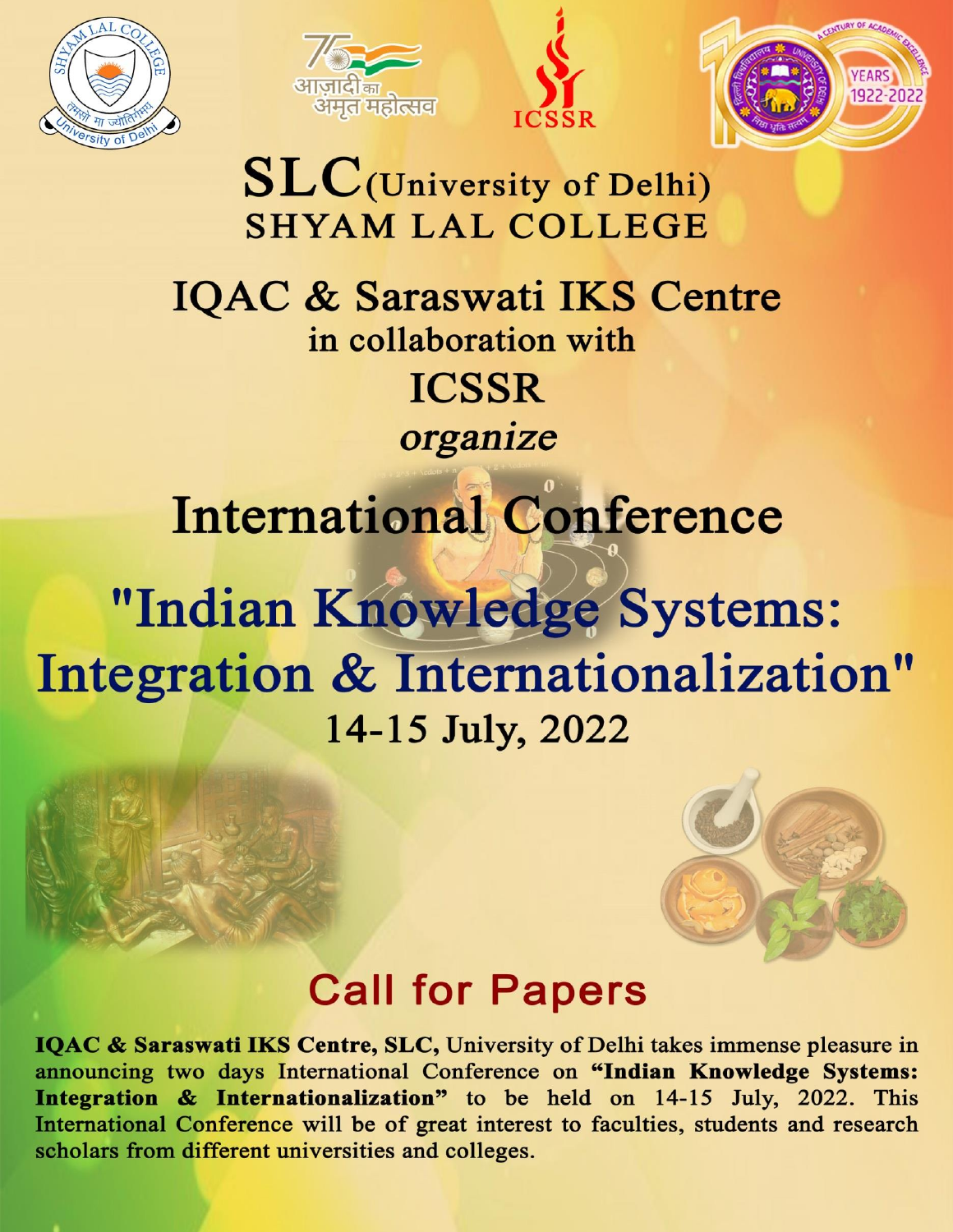#### **ABOUT THE COLLEGE**

SLC is a premier educational institution offering vibrant inclusive environment for the development of excellence in academics, culture, sports and other student empowered activities. Founded in 1964 by the great visionary and entrepreneur Padmashree (late) Shri Shyam Lal Gupta, Shyam Lal College (SLC) is a co-educational constituent college of the University of Delhi. SLC is among the best institutions in the entire University of Delhi, and over the past several years, has been making steady progress towards achieving academic excellence. SLC is a dynamic centre of academic excellence and aspires to make quality education accessible to the students, especially girls, from economically and educationally disadvantaged community of East Delhi. The College campus has sprawling sports ground and is full of lush green lawns and blooming gardens that create natural ambience of holistic teaching learning process. Over a period of 56 years, SLC has evolved into a leading higher education institute of learning, innovation and knowledge creation with consistent good NIRF ranking for Colleges of India - 69th (2020), 41st (2019) and 61st (2018). The College has also been selected for DBT STAR College Programme under the Ministry of Science and Technology in 2020.

The College has rapidly emerged as a prominent educational institution of the Country and the Hon'ble Vice-President of India Shri Venkaiah Naidu has graced our Annual Day and Prize Distribution function, 2018-19.

#### **ABOUT IQAC**

As per National Assessment and Accreditation Council (NAAC) guidelines every accredited institution should establish an Internal Quality Assurance Cell (IQAC) as a post-accreditation quality sustenance measure. Since quality enhancement is a continuous process, the IQAC, SLC works towards realization of the goals of quality enhancement and sustenance. The prime task of the IQAC is to develop a system for conscious, consistent and catalytic improvement in the overall performance of the College through monitoring and facilitating academic, co-curricular and extra-curricular initiatives. The IQAC of the College achieves all these through a systemic and regular feedback mechanism and pursues towards achievement of new agendas and goals.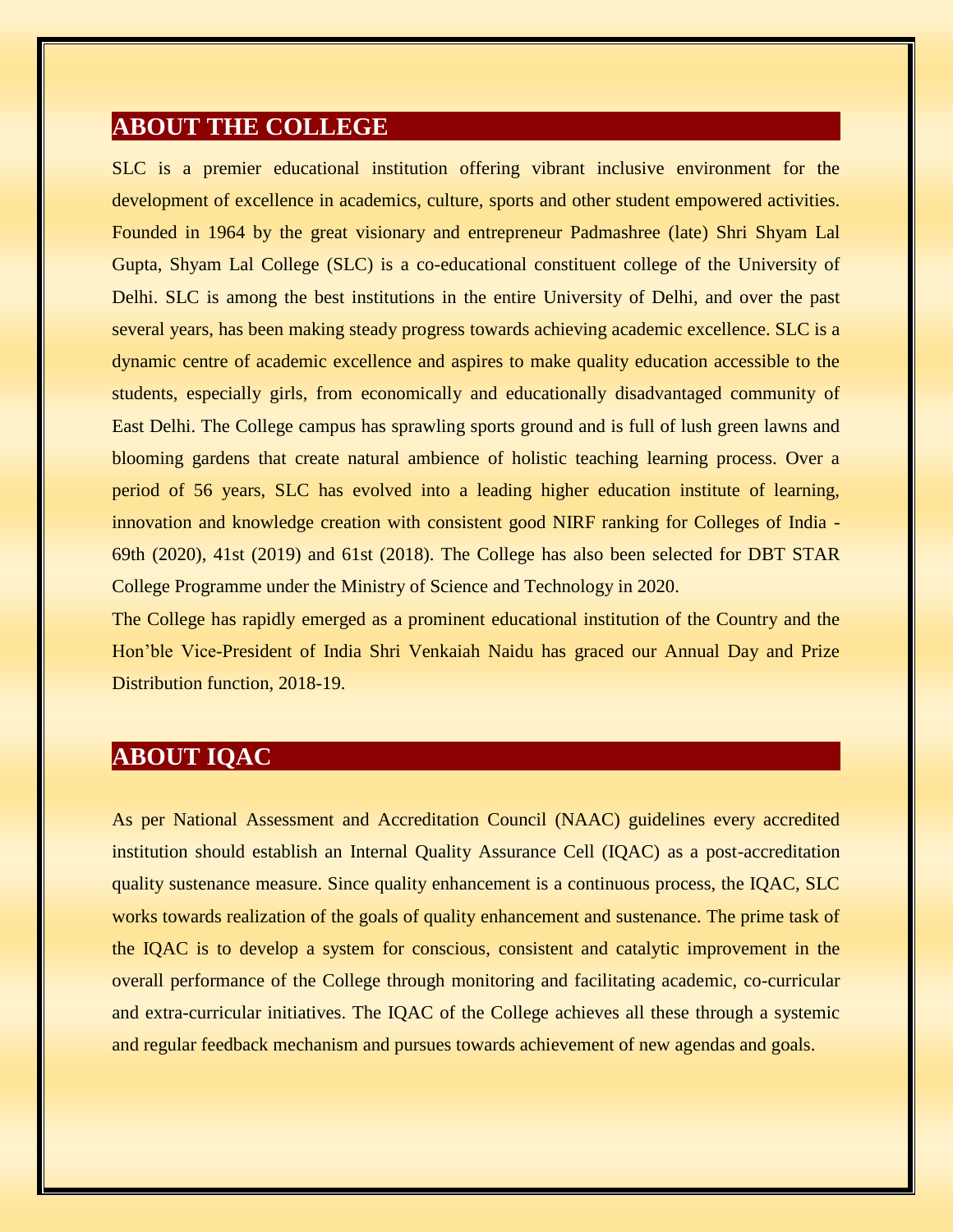#### **ABOUT SARASWATI IKS CENTRE**

The Saraswati IKS Centre focuses on IKS based approaches for enhancing Knowledge paradigms deeply rooted on Indian pride and cultural heritage. IKS in the fields of spirituality, ayurveda, philosophy, sciences, mathematics, polity, governance, ethics, economics and others offer very useful knowledge bases for contemporary branches of study for application of public benefits. The central tenets and beliefs of Indian ethos are a part of social and cultural consciousness of people in the Indian subcontinent and thus constitute a living tradition which is yet to be adequately explored and documented. **SLC Saraswati IKS Center**, by focusing on these core issues, aims to contribute original research in different domains so as to encourage young stakeholders to understand and conserve the rich historical, cultural and philosophical heritage of India and to propagate it for wider benefit. With this, the same Centre would fulfil the mandate of NEP 2020 and would further contribute to making India the *Visvaguru.*

#### **ABOUT ICSSR**

Indian Council of Social Science Research (ICSSR) was established in the year of 1969 by the Government of India to promote research in social sciences in the country. ICSSR provide grants for projects, fellowships, international collaboration, capacity building, survey, publications etc. to promote research in social sciences in India. Documentation center of ICSSR - National Social Science Documentation Centre (NASSDOC) - provides library and information support services to researchers in social sciences. ICSSR has developed ICSSR Data Service to serve as a national data service for promoting powerful research environment through sharing and reuse of data among social science community in India.

#### **CONFERENCE THEME**

The conference is aimed at understanding the idea of *Bharat* through the Indian Knowledge Systems and also focus on how that idea is central to understanding the trajectory of the spiritual and social progress of the nation in the global context. The conference would focus on detailing the idea of India which is embedded in the discourse of dharma, the temple and pilgrimage tradition, philosophical and belief systems, ethics and values, the tradition of *shastrartha*,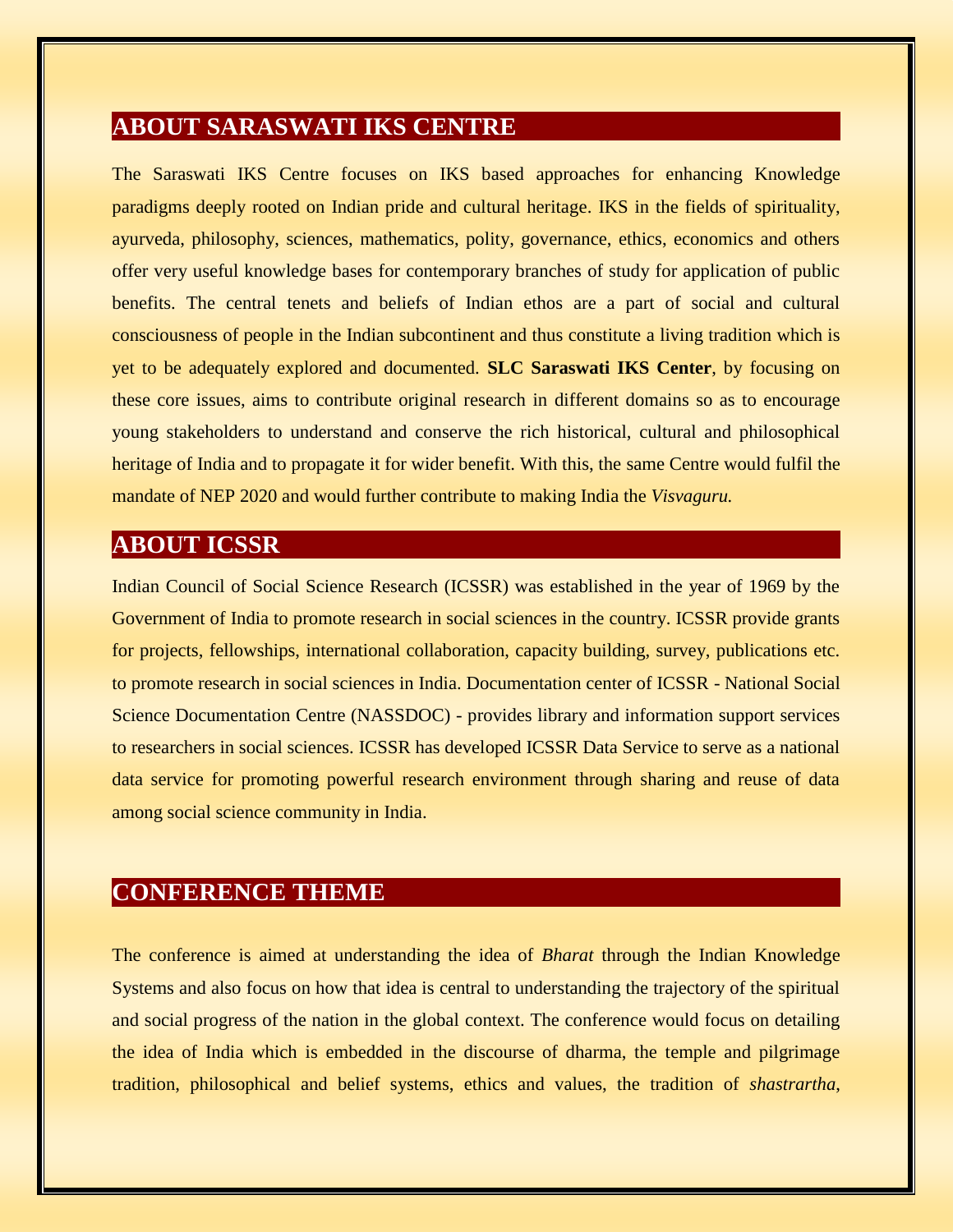educational systems, ancient vision of ecology, aesthetics and arts, developments in astronomy and sciences and more.

India has an expansive tradition of scholarly inquiry and a well-documented heritage that goes back to several centuries. India was way advanced in knowledge, wisdom and practices in ancient times with the "world's largest collection of manuscripts, its attested traditions of texts, thinkers and schools" (Kapil Kapoor) in varied realms of knowledge. The intellectual accomplishments of Indian ethos were reflected in many fields – metaphysics, art, polity, philosophy, creativity, economics, science and society. The central tenets and beliefs of these ethos are a part of social and cultural consciousness of the people in the Indian subcontinent and thus constitute a living tradition. This tradition is internalized as well as actualized through a whole range of scriptural, philosophical, scientific and artistic works ranging from the Vedas and the Upanishads to *Sushruta Samhita* and more. There are 18 major vidyas, theoretical disciplines, applied disciplines, crafts and 64 kalas in different knowledge domains. Most importantly, it is the ancient Indian philosophical discourse that probes and goes beyond "conventional categories of thought to the realm of speculation" (Pavan Verma, 62) with the ultimate aim to achieve *moksha* or salvation. At a time when most civilizations asserted that they alone have the monopoly of truth, the ancient Indian texts like Upanishads advocated that the one truth can have differing interpretations.

Indian knowledge systems had clearly defined and distinct concepts of dharma, spirituality, philosophy, polity, governance, ethics that are being deciphered and understood with inputs form archaeological, literary and epigraphy sources. The six schools of Hindu philosophy, *Advaita, Nyaya, Vaisheshika, Sankhya, Yoga and Purva Mimamsa*, are united in their pursuit for the ultimate truth through *jnana* (knowledge), *karma* (action) and *atmasamarpan* (surrender). These discourses are the foundational tenets of spiritual, cultural and geographical unity of India contributing to the creation of a sacred geography embedded in the great Indian epics, countless pilgrimage traditions, legends and myths. In this context, the proposed International conference aims to initiate intellectual discussion and deliberations on the rich historical, cultural and philosophical heritage of ancient India and communicate to the participants the relevance of introducing this vast knowledge oeuvre in the present academic and institutional system. Such an academic endeavour adheres to the ancient and well-known tradition of *Shastrartha*; the dialogic tradition of open enquiry and debate to find truth.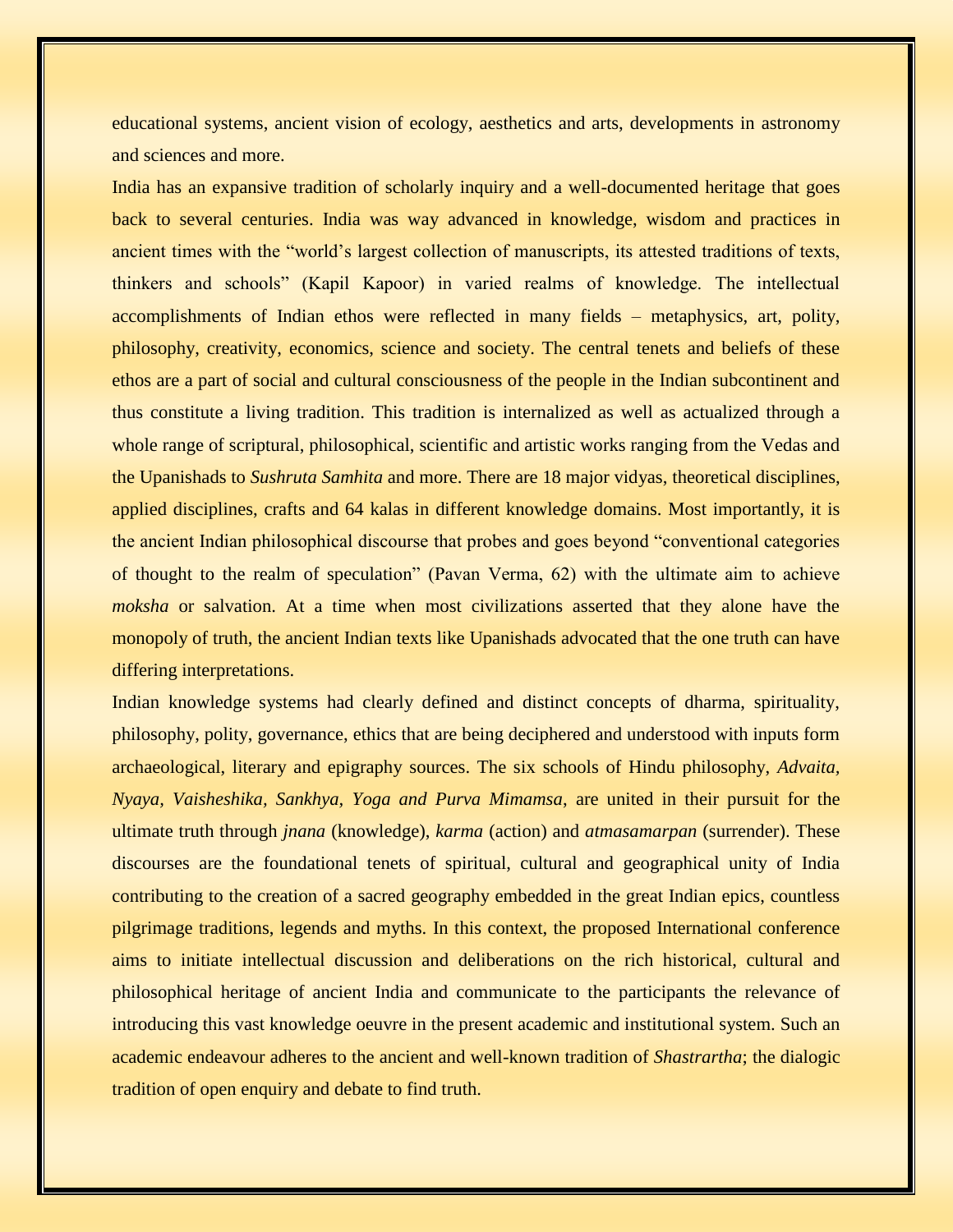The fundamental concept of dharma is central to understanding the cultural and spiritual unity of India. At the same time, the cultural integration of the subcontinent was centrally contributed by the Indus-Sarasvati civilization with the creation of a sacred geography constructed over the vibrant pilgrimage tradition of India. India, since ancient times, had distinct systems of ethics and values that survive and are also integrated in the institutional mission statements. Interestingly, ancient Indian society had deep ecological sense and laid great importance on living in harmony with nature. Vedic literature show deep level of knowledge and awareness around weather cycle, need for ecological balance and environmental protection. The world, in present times, is seriously deliberating on issues of environmental sustainability which have been part of the ancient Indian ethos for many millennia. The interface and relation between the individual and *Prakrti* are both ontologically oriented and have cosmological implications. All these knowledge systems have survived and thrived for thousands of years with many gurus and great sages like Adi Shankaracharya, Ramanuja, Swami Vivekananda, Swami Chinmayananda contributing to the civilizational legacy of the Indian philosophical and spiritual thought. The vast knowledge systems of India function as a living tradition that is resilient, continuous and is notable for its spillover into every aspect of life of the people of India.

#### **CONFERENCE OBJECTIVES**

With this background, the conference aims to address those aspects of Indian knowledge system that have and continue to contribute to the cultural and spiritual identity of India. This becomes significant mainly because it is this civilizational legacy that is contributing notably to the sustainable trajectory of India's progress in the present global context. The conference also intends to explore the advance knowledge, practices and wisdom of ancient India reflected in varied fields with contemporary relevance. The conference will also have special focus on the need to introduce this vast knowledge oeuvre in the present Indian academic and institutional system.

#### **WHO SHOULD PARTICIPATE?**

This international conference will be of great interest to faculties, research scholars, social scientists, education experts working and researching on the areas related to Indian Knowledge system.

#### **SUB THEMES OF THE CONFERENCE**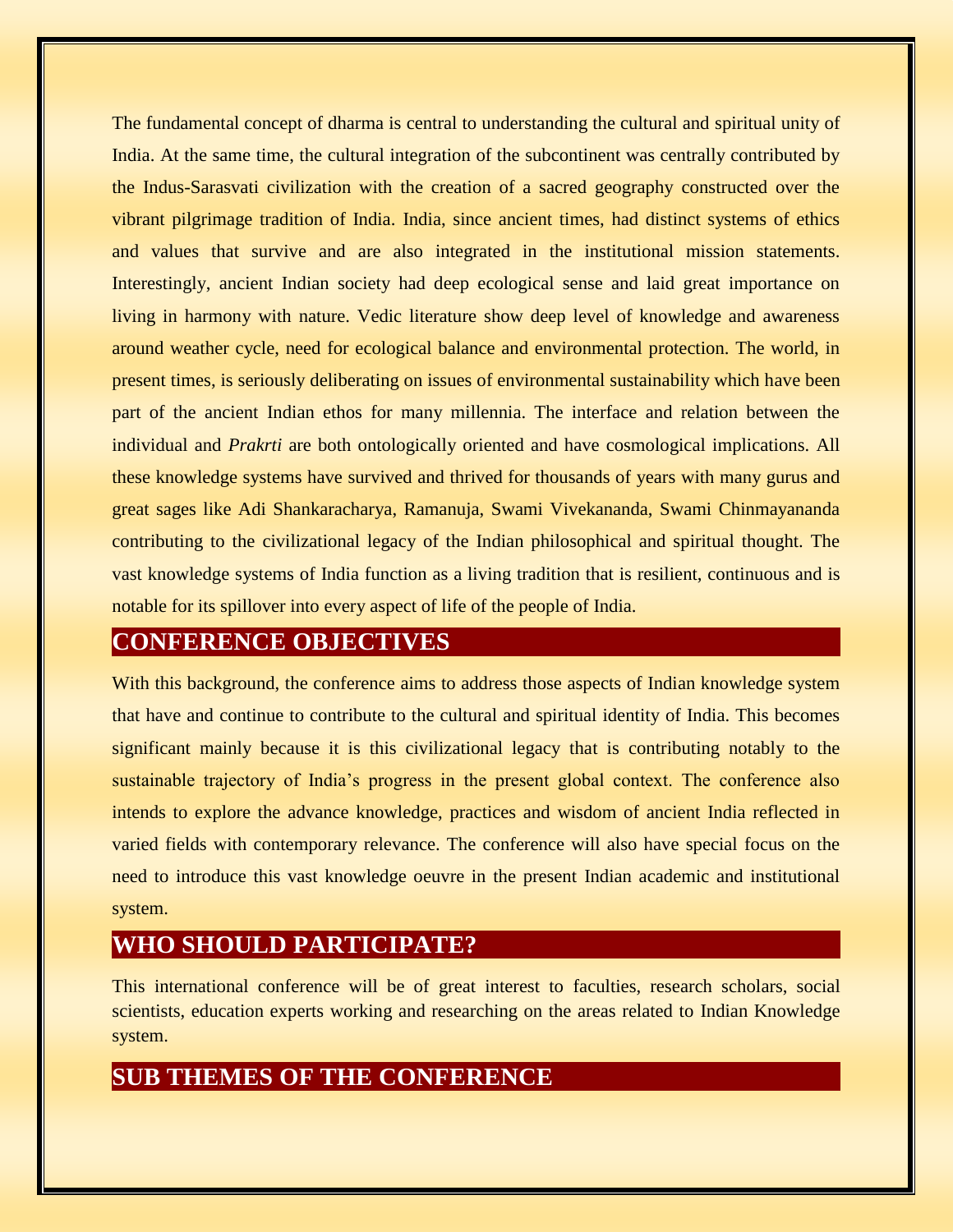We welcome original ideas as per the following tracks in relation to Indian Knowledge System. However, this is indicative and not restrictive.

- Indian Knowledge System as a Living Tradition
- The philosophical heritage of ancient India
- The cultural and spiritual identity of India
- The temple and pilgrimage tradition of ancient India
- Relevance of Indian Knowledge system in present academic system
- The tradition of *shastrartha*
- The civilizational legacy of ancient India
- Indian ethos and the global context
- Indian Philosophical Tradition
- Indus-Sarasvati Civilization and the Cultural Integration
- The Idea of Bharat through Indian Knowledge System
- The Great Sages of India

#### **EMINENT SPEAKERS**

Renowned academics, policy makers, researchers, officials will be key speakers in this International Conference.

#### **TIMELINE**

Original Research Papers/Conceptual Papers and Case Studies are invited from research scholars, faculty, members of universities and colleges as well as students. The abstracts should be submitted at **[iqacconference@shyamlal.du.ac.in](mailto:iqacconference@shyamlal.du.ac.in)** in Docx/(or readable PDF) format with the main track (listed in the attachment) mentioned in the subject line as per the following schedule:

Extended Abstract Submission End Date……….June 20, 2022

Acceptance Notification…………………………June 21, 2022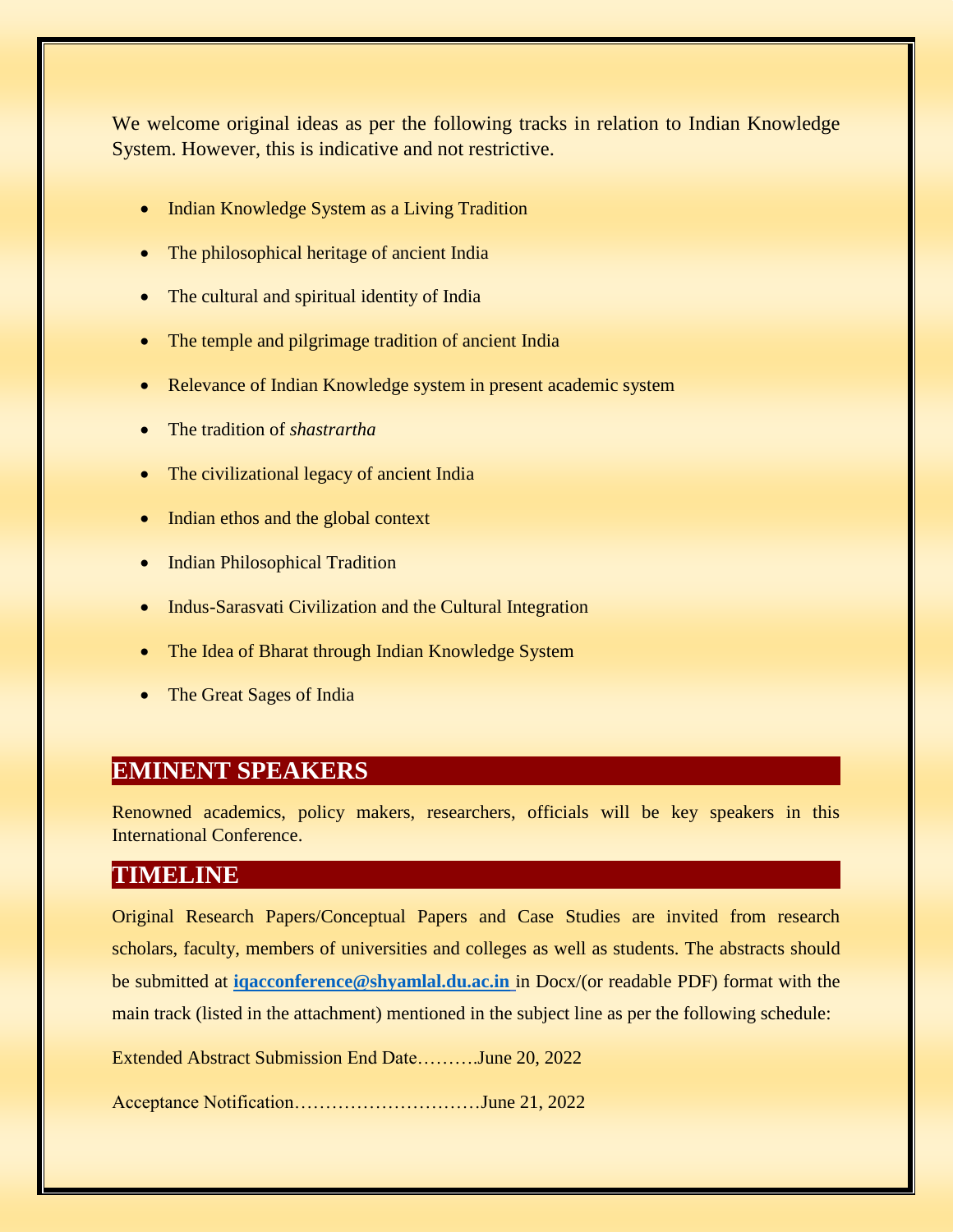| Early Registration Start DateJune 21, 2022 |  |
|--------------------------------------------|--|
| Early Registration End DateJune 30, 2022   |  |

#### **DELEGATION FEE**

The Conference delegation fee is mentioned below. The Conference delegation fee entitles the participants to a conference kit, writing pad with pen, a copy of the conference proceedings, conference programme and two days' refreshments and lunch. The conference volunteers are in talks with Guest houses/ Budgets hotels for special concessional rates for the participants. Details shall be notified shortly.

| <b>Students</b>                    | $500/$ - * |
|------------------------------------|------------|
| <b>Research Scholars</b>           | $800/-$    |
| <b>Faculty Members</b>             | $1200/-$   |
| <b>Corporate/Industry Delegate</b> | $1500/-$   |
| <b>Foreign Delegate</b>            | $$75/-$    |

#### **\* Accepted papers of UG students shall be allowed free entry**

The registration fee can be paid through electronic money transfer system and confirmation of such transaction is to be intimated by sending the snapshot and UTR number of your transaction to **iqacconference@shyamlal.du.ac.in** with the "**Payment Registration Fees & name of the participant**" as the subject. Please fill the google form after the registration: <https://forms.gle/4XtAiJHnrMnAoGmc9>

The required details for such transfer are as follows:

- 1. Name: Shyam Lal College Conference and Seminars Account
- 2. Bank Name: Central Bank of India
- 3. Address: Shyam Lal College, Shahdara, Delhi 110032
- 4. IFSC Code: CBIN0283941
- 5. Account Type: Saving Account
- 6. Account Number: 3731428412